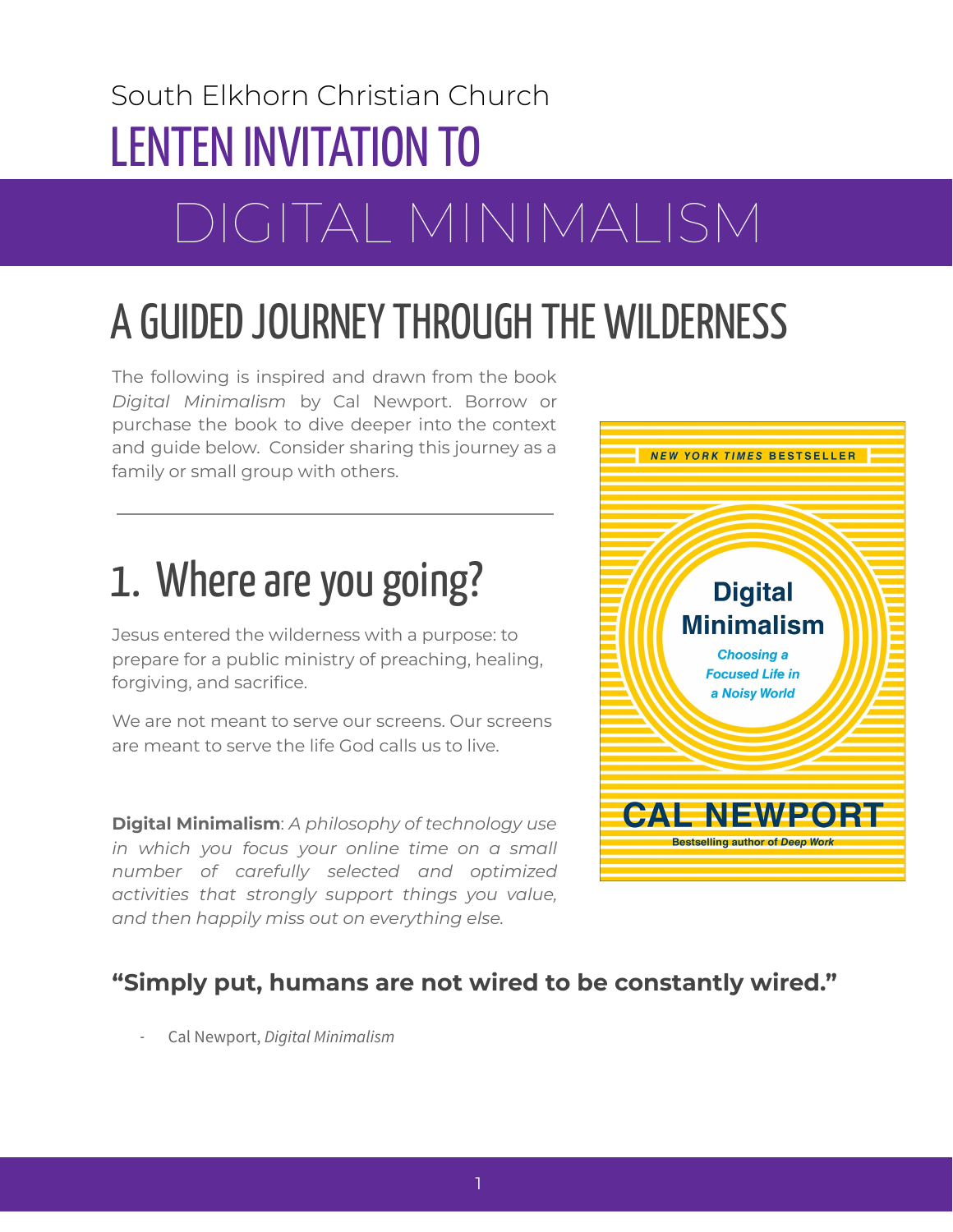

### 2. It takes 40 days...

Fast (take a temporary break) from *all* optional technologies like Facebook, Twitter, Texting, YouTube, and/or Netflix--anything you get through a screen (TV, phone, tablet, watch).

This is not a momentary "detox" but an intentional fast--Newport calls it a *declutter*--to "clear away the distracting tools and compulsive habits that may have accumulated haphazardly over time" (pg. 60).

**Optional** means that the technology would not *harm* personal or professional life. Work email is likely not optional (though using it at home likely is), whereas Instagram is probably optional (unless you are the marketer for a company).

You need a lengthy break to reset. Otherwise, you'll go right back to your default behaviors and conditioned reactions to carefully crafted digital attractions.

Lent provides a unique opportunity to...

- 1. **See how it's all connected**: your digital behaviors are intimately connected to your spiritual capacity for love, patience, attention, and listening
- 2. **Experience the "self-emptying" of Christ** in our digitally-dominated world
- 3. **Be in community:** you are not alone on the shared journey of Lent toward the new life Easter promises. Not is Jesus on the journey with you, but others are practicing Lent, too. Consider the "shared fast" below.

**Shared fast:** Embark on this 40 day fast with a partner, spouse, as a family, or in a small group. Doing this in community can create a unique kind of connection, accountability, and shared encouragement. Some practices can be shared in the family or small group, especially when you are together (say, turning off phones or placing in a set apart location).

Set scheduled times to gather and check in, talk about what you are learning, what you are struggling with, what God is revealing to you.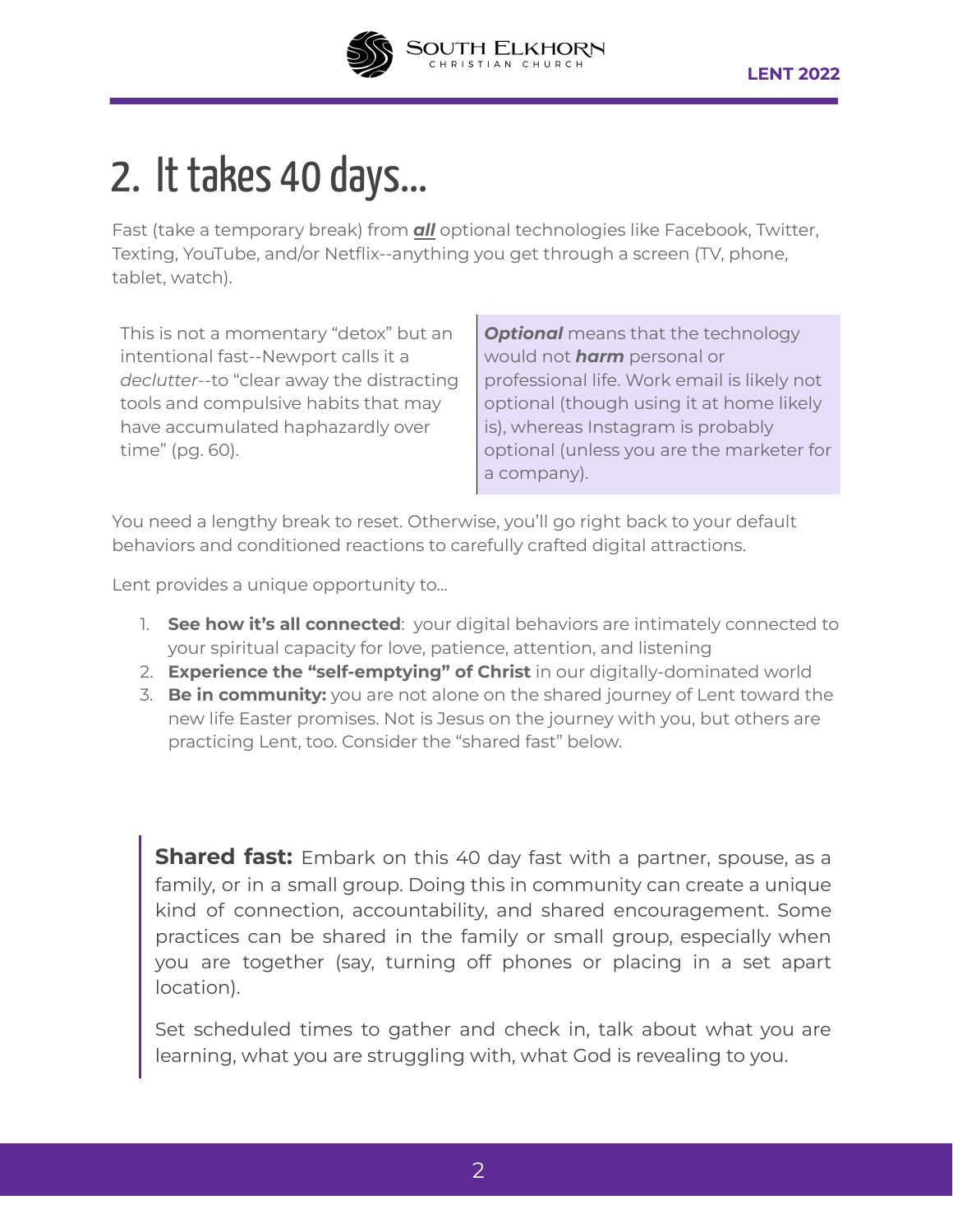

### 3. Write it down...

Specificity and commitment matter.

Determine the list of "fasted technologies" you will not use. You might eliminate some screens altogether (no TV) and/or specific tools on a screen (no Netflix, no Facebook, etc).

Determine the list of technologies you will only use under very specific conditions.

*For example*, only use work email *at work* or *during the work day*. If people need to reach you for a work emergency, let them know how to do so (phone call). To protect yourself from yourself, when you get home disable your work inbox on your smartphone and/or deposit your smartphone somewhere while at home (like a living room or foyer table, kitchen, etc).

Check out the form on *page 8* and more examples on *page 11*.

### **"A digital fast without a digital discipline makes virtually no difference."**

- Michael Swartzentruber, Senior Minister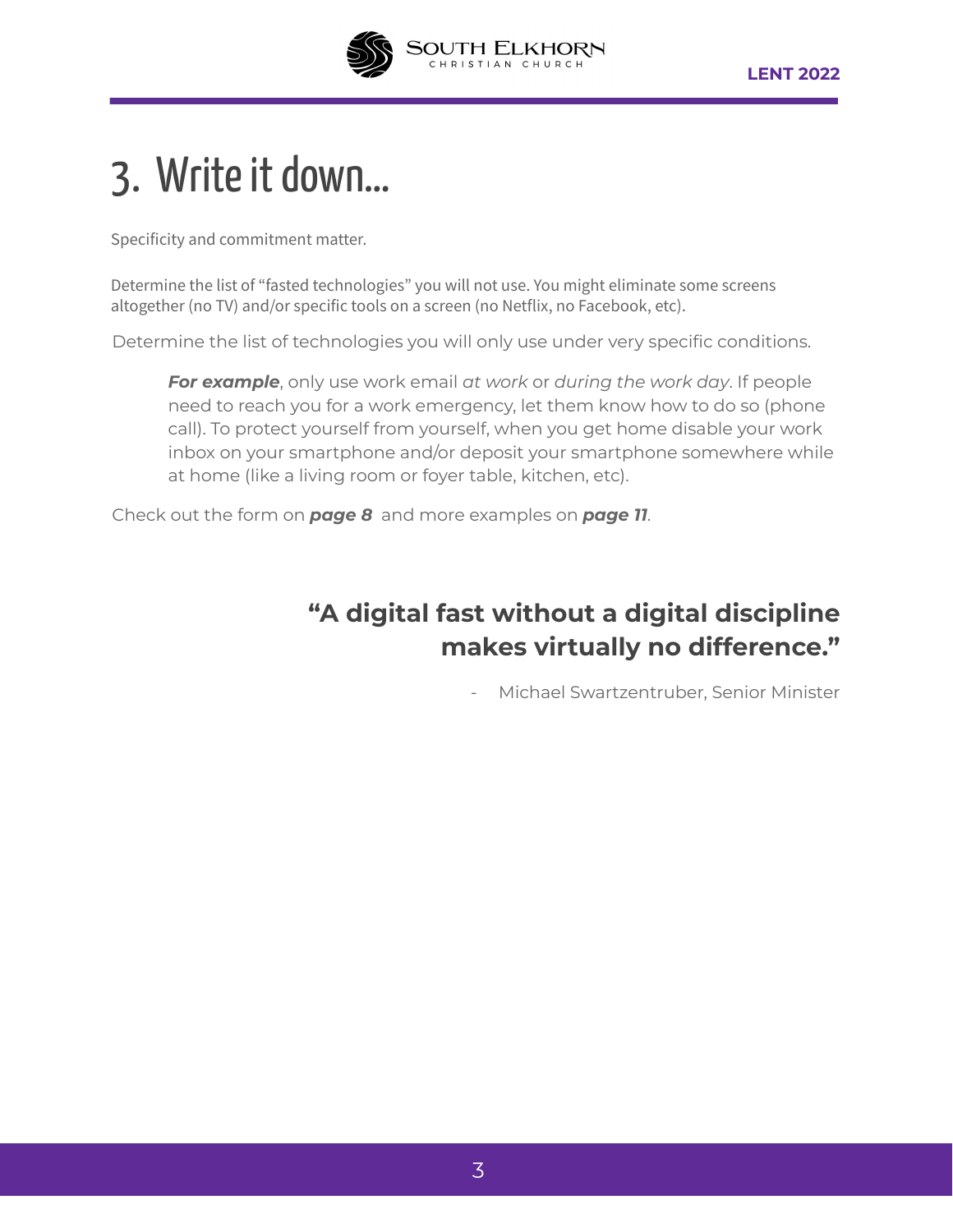

## 4. Replace, replace, replace

During this fast, "explore and rediscover activities and behaviors that you find satisfying and meaningful" (pg. 60).

"*Figuring this out before you begin* reintroducing technology at the end of this declutter process is crucial," Newport clarifies. "You're more likely to succeed in reducing the role of digital tools in your life if you cultivate high-quality alternatives to the easy distraction they provide" (pg. 71).

#### **IDEAS**

#### **1. Spend Time Alone**

*Solitude deprivation*: "A state in which you spend close to zero time alone with your own thoughts and free from input from other minds" (p. 103)

Because of technology and entertainment options increasingly available and always with us at our fingertips...

### **"It's now possible to completely banish solitude from your life. Thoreau and Storr worried about people enjoying less solitude. We must now wonder if people might forget this state of being altogether."**

Cal Newport, pg 101

You don't have to be bored or alone with your thoughts in line at the supermarket. You can browse Facebook on your phone. You don't have to sit quietly in the car line picking up your kid, you can listen to the news on the radio or catch up on a podcast.

Yet it is solitude that we need, and not just for our spirits. Solitude, time without the influence of other minds (including books, podcasts, shows, etc), is crucial for your brain to process and regulate complex emotions.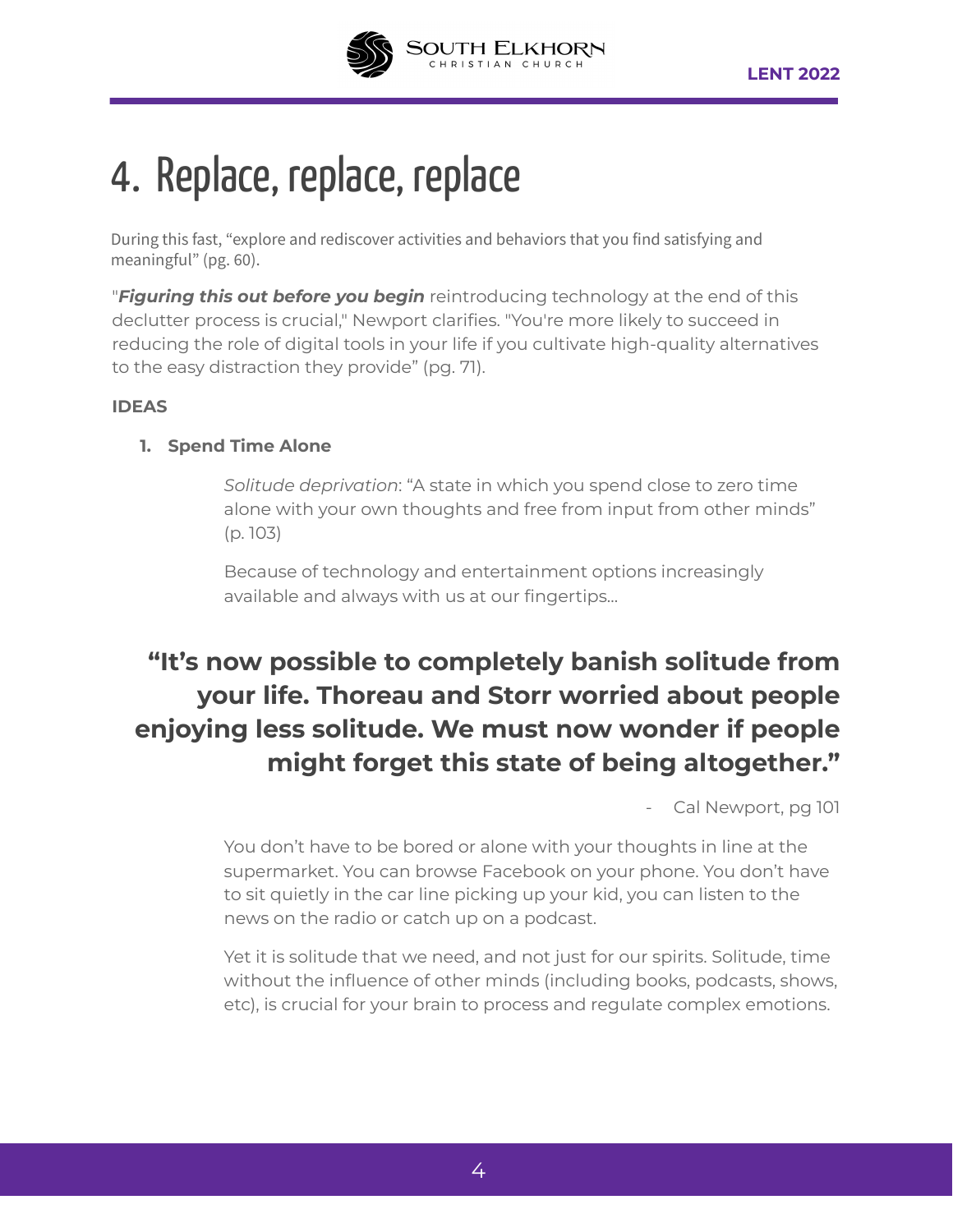

#### *Solitude Ideas*

Take long walks in the neighborhood Meditate Hike in the countryside Exercise without earbuds Journal Leave your phone in the car (or at home) Stand/park/be in line without trying to occupy yourself with something

#### **2. Cultivate Conversation**

Batch "shallow" communication. Answer emails, texts at set times during the day at specific time(s). Don't constantly reply to every incoming message.

Communication is *shallow* when it doesn't allow our socially-fine-tuned brains to engage and interpret the richness of voice tone, facial expression, body posture, and other non-verbal aspects of communication. Texts, emails, and posts cut off those subtle dimensions of communication. Phone calls, video calls, and in-person conversation are *deep* because they carry more communication signals, which our brains are calibrated to seek.

Focus on a relationship and schedule time to talk in person, over the phone, or via FaceTime. Eliminate distractions to give full and complete attention.

#### **3. Reclaim Leisure**

**"The premise of this chapter is that by cultivating a high-quality leisure life first, it will become easier to minimize low-quality digital diversions later."**

Cal Newport, pg 200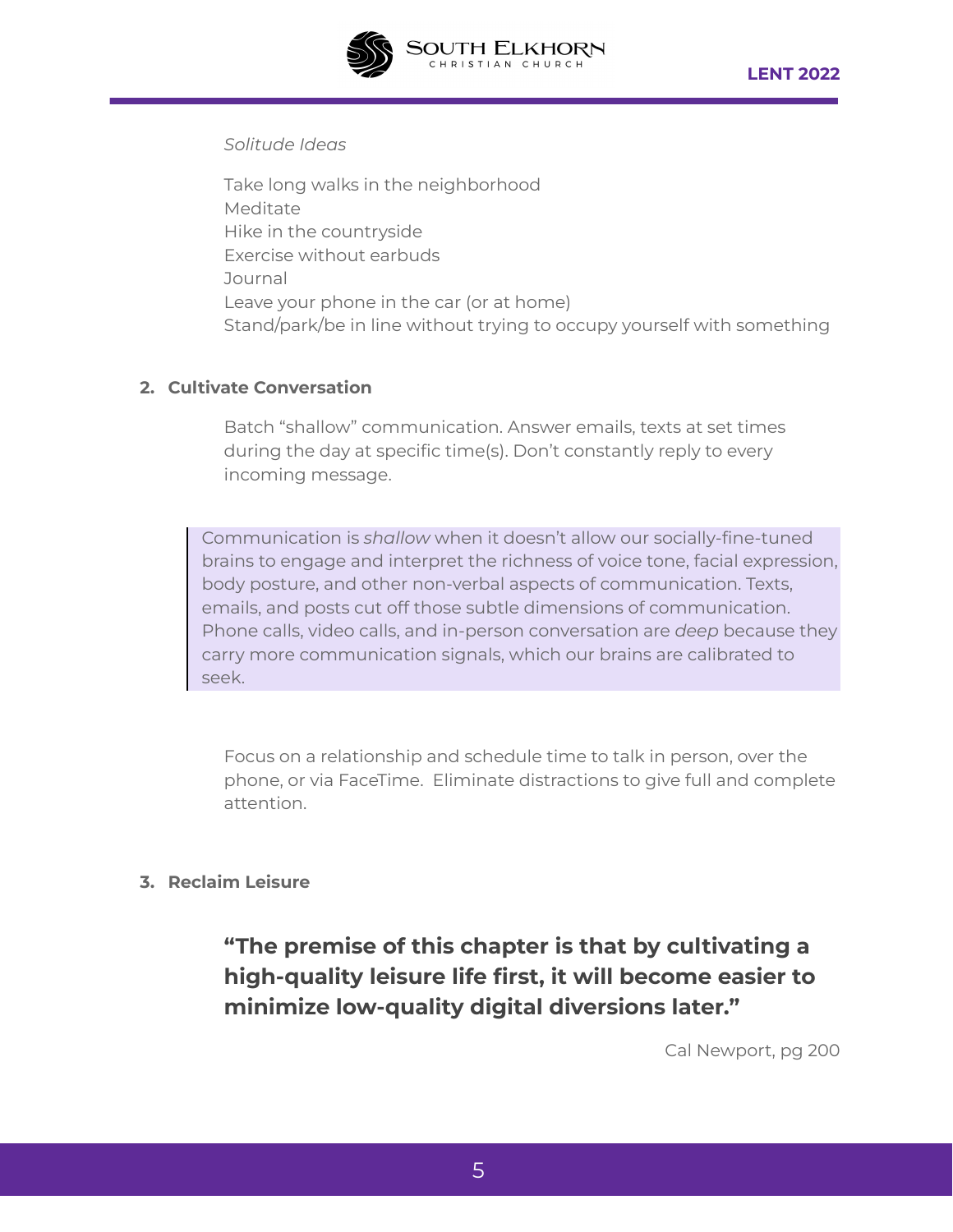

Engage in a craft: "any activity where you apply skill to create something valuable" (pg. 177)

OUTH ELKHORI<br>Christian Church

Cook dinner and/or have a dinner party Paint Build something new Play an instrument Fix something that is broken Sew, quilt, or crochet Play a board game or cards

Schedule your leisure so you prioritize and protect it. Don't just expect it to happen.

Schedule "low quality leisure" to put limits on things that could easily creep in and dominate your life (like a Netflix or Television show you watch by yourself).

"The most successful social leisure activities share two traits. First, they require you to spend time with other people in person…the second trait is that the activity provides some sort of structure for the social interaction, including rules to have to follow, insider terminology or rituals, and often a shared goal" (pg. 189).

#### **4. Reignite your Spirit**

Read scripture and journal your thoughts Join a Sunday School or small group Research and/or begin a spiritual practice like...

> Lectio Divina Ignatian Examen

See the **Lent Guide** for more ideas, hardcopies available at South Elkhorn or online at *southelkhorncc.org/lent*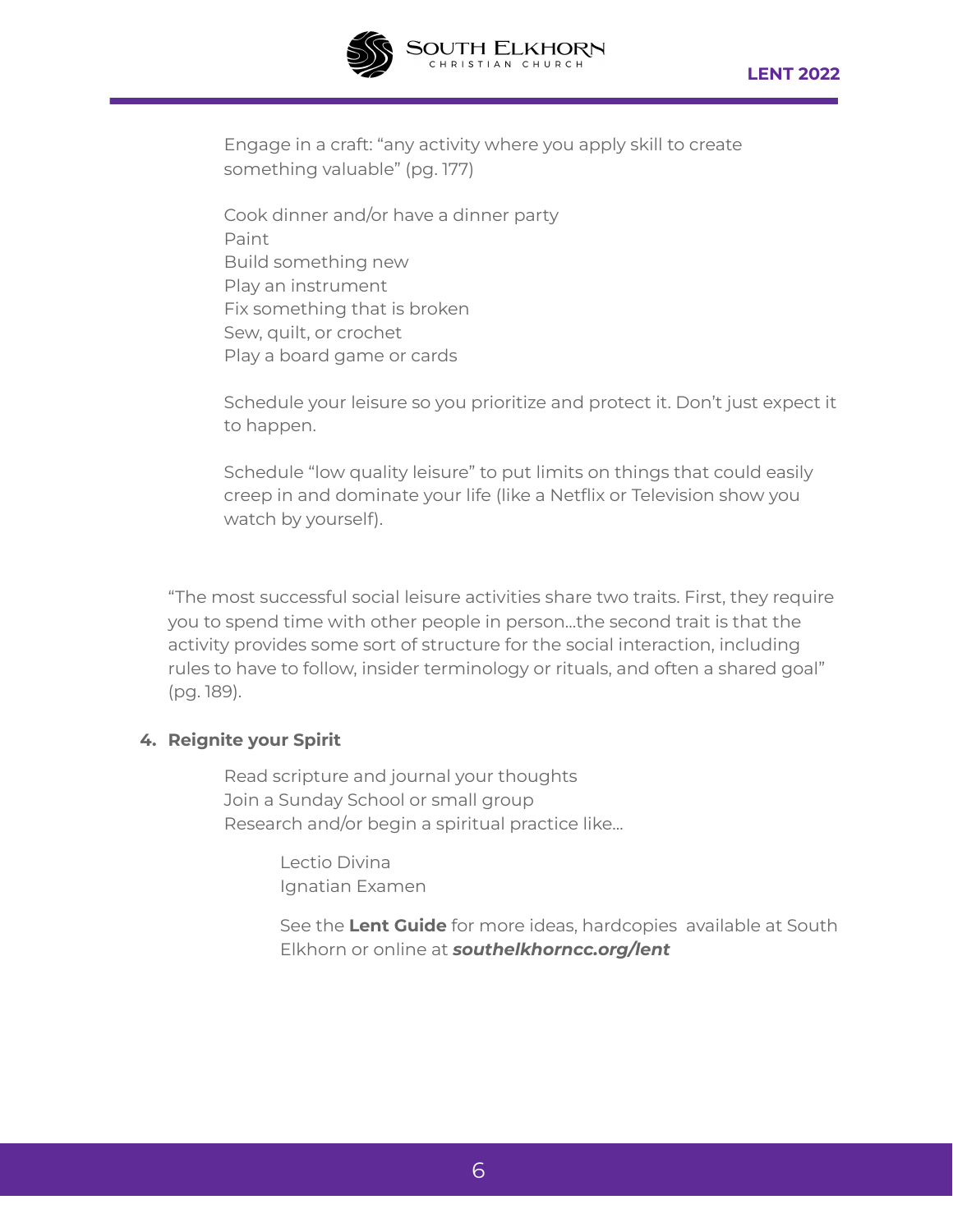

### 4. Return

"At the end of the fast, reintroduce optional technologies into your life, starting from a blank slate. For each technology you reintroduce, determine what value it serves in your life and how specifically you will use it so as to maximize this value" (pg. 60).

For many, these optional technologies and thoughtless habits of scrolling, binging, or checking will have lost their luster. New habits and a more meaningful life will have emerged to grown roots that can blossom.

Develop intentional protocols for how you use any of the technologies you choose to use again. Don't just jump back into them, use them *intentionally*.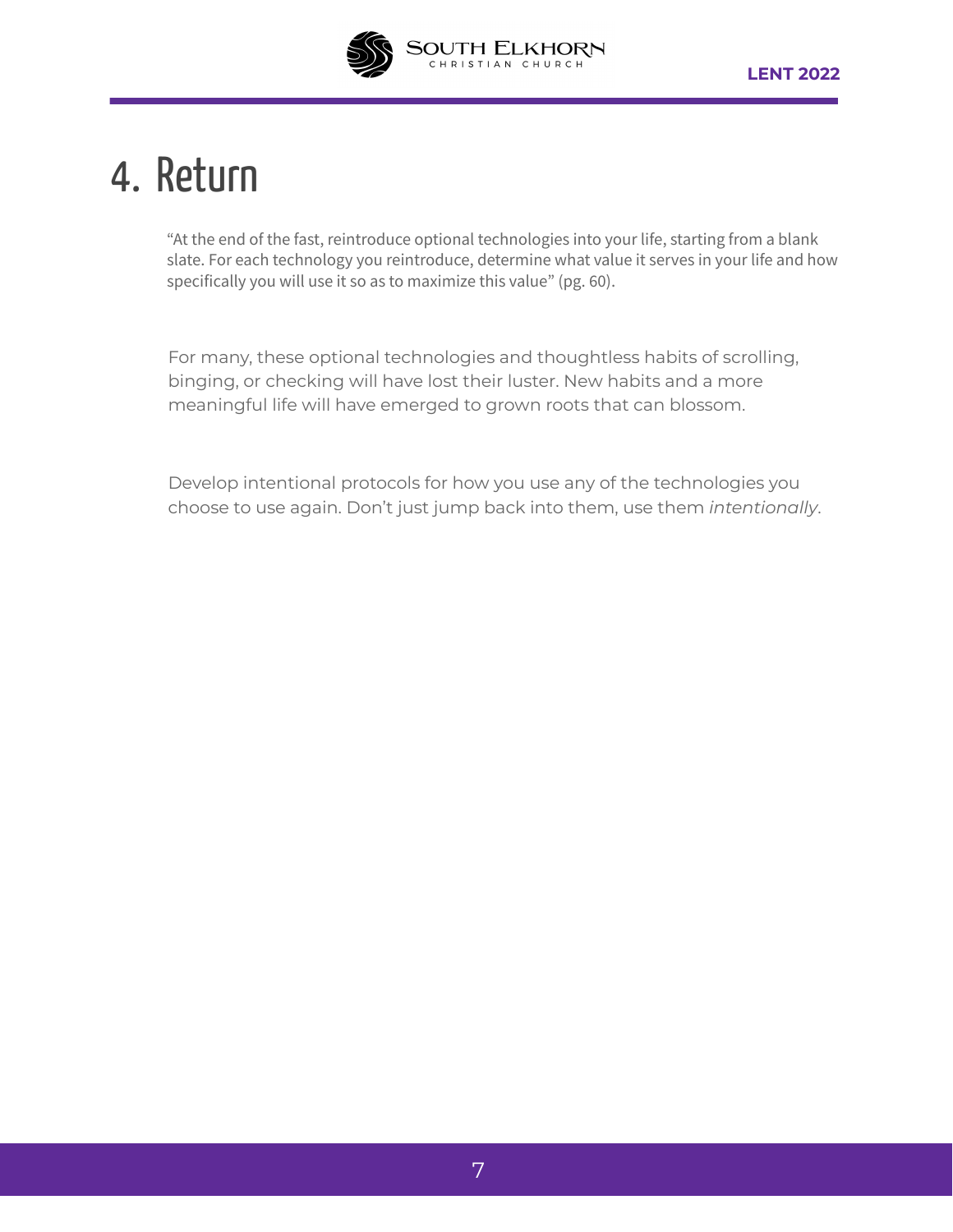

### **DIGITAL FAST**

Fasted Technologies - what will be deleted from a phone or refrained from using at all:

| 1. $\qquad \qquad$                                                                                                                                                                                                                                                                                                                                                                                                                                                 |
|--------------------------------------------------------------------------------------------------------------------------------------------------------------------------------------------------------------------------------------------------------------------------------------------------------------------------------------------------------------------------------------------------------------------------------------------------------------------|
| 2. $\qquad \qquad$                                                                                                                                                                                                                                                                                                                                                                                                                                                 |
| $\begin{array}{ccccccccccccc}\n3. & \textcolor{red}{\textbf{12.12}} & \textcolor{red}{\textbf{13.13}} & \textcolor{red}{\textbf{14.13}} & \textcolor{red}{\textbf{15.13}} & \textcolor{red}{\textbf{16.13}} & \textcolor{red}{\textbf{17.13}} & \textcolor{red}{\textbf{18.13}} & \textcolor{red}{\textbf{18.13}} & \textcolor{red}{\textbf{18.13}} & \textcolor{red}{\textbf{18.13}} & \textcolor{red}{\textbf{18.13}} & \textcolor{red}{\textbf{18.13}} & \text$ |
| 4.                                                                                                                                                                                                                                                                                                                                                                                                                                                                 |
| $5. \t\t\underline{\hspace{1.5cm}}$                                                                                                                                                                                                                                                                                                                                                                                                                                |

Technologies used only under certain conditions:

|   | <u> 1989 - Johann John Stoff, deutscher Stoffen und der Stoffen und der Stoffen und der Stoffen und der Stoffen</u>   |  |
|---|-----------------------------------------------------------------------------------------------------------------------|--|
|   |                                                                                                                       |  |
|   |                                                                                                                       |  |
|   |                                                                                                                       |  |
| 3 | <u> 1980 - Johann Barn, mars ann an t-Amhain an t-Amhain an t-Amhain an t-Amhain an t-Amhain an t-Amhain an t-Amh</u> |  |
|   |                                                                                                                       |  |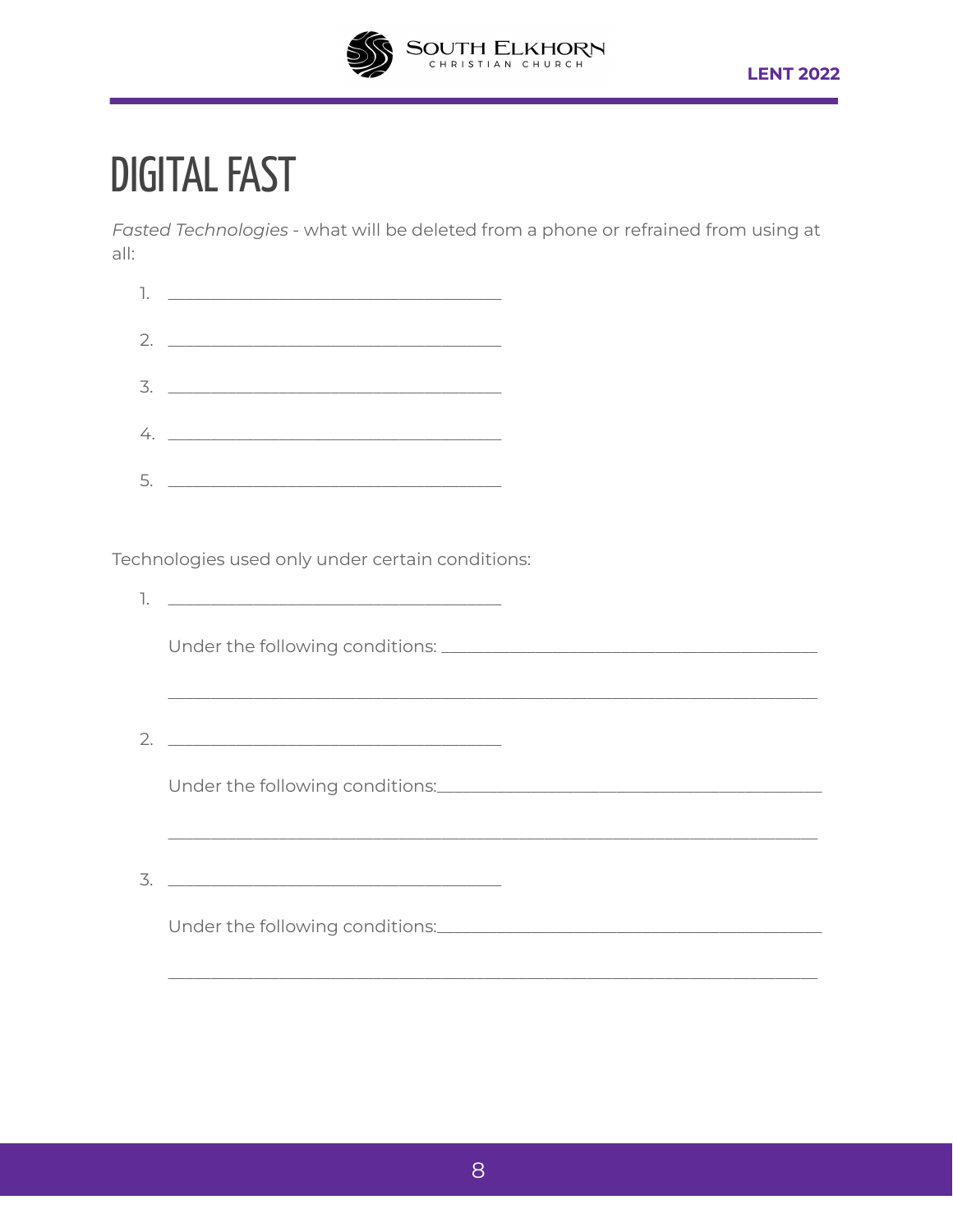

Hobbies or activities to (re)start:

| Spiritual practice to cultivate: |                                                                                                                                                                                                                                                                                 |
|----------------------------------|---------------------------------------------------------------------------------------------------------------------------------------------------------------------------------------------------------------------------------------------------------------------------------|
|                                  |                                                                                                                                                                                                                                                                                 |
|                                  |                                                                                                                                                                                                                                                                                 |
| Relationships to grow:           |                                                                                                                                                                                                                                                                                 |
|                                  |                                                                                                                                                                                                                                                                                 |
|                                  |                                                                                                                                                                                                                                                                                 |
|                                  |                                                                                                                                                                                                                                                                                 |
|                                  |                                                                                                                                                                                                                                                                                 |
|                                  |                                                                                                                                                                                                                                                                                 |
|                                  |                                                                                                                                                                                                                                                                                 |
|                                  |                                                                                                                                                                                                                                                                                 |
|                                  |                                                                                                                                                                                                                                                                                 |
|                                  |                                                                                                                                                                                                                                                                                 |
|                                  |                                                                                                                                                                                                                                                                                 |
|                                  |                                                                                                                                                                                                                                                                                 |
|                                  | $2. \_$<br>$3. \_$<br>$4. \_$<br><u> 1989 - Johann Harry Harry Harry Harry Harry Harry Harry Harry Harry Harry Harry Harry Harry Harry Harry Harry</u><br><u> 1980 - Johann Stoff, deutscher Stoff, der Stoff, der Stoff, der Stoff, der Stoff, der Stoff, der Stoff, der S</u> |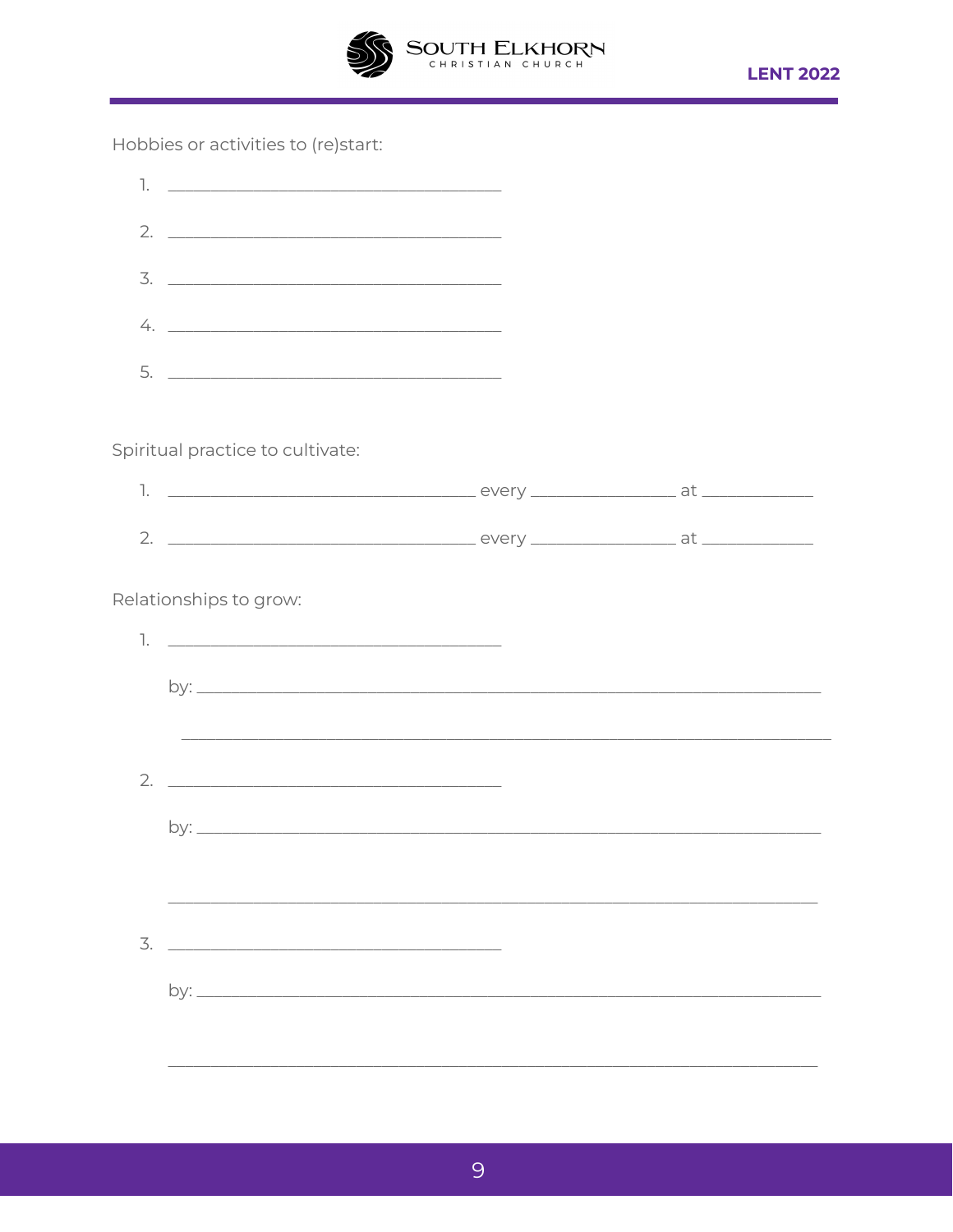

<u> 1980 - Johann John Stone, market francouzski film (</u>

What I/we learned from the Lenten Fast?

New Rules for my/our digital life: